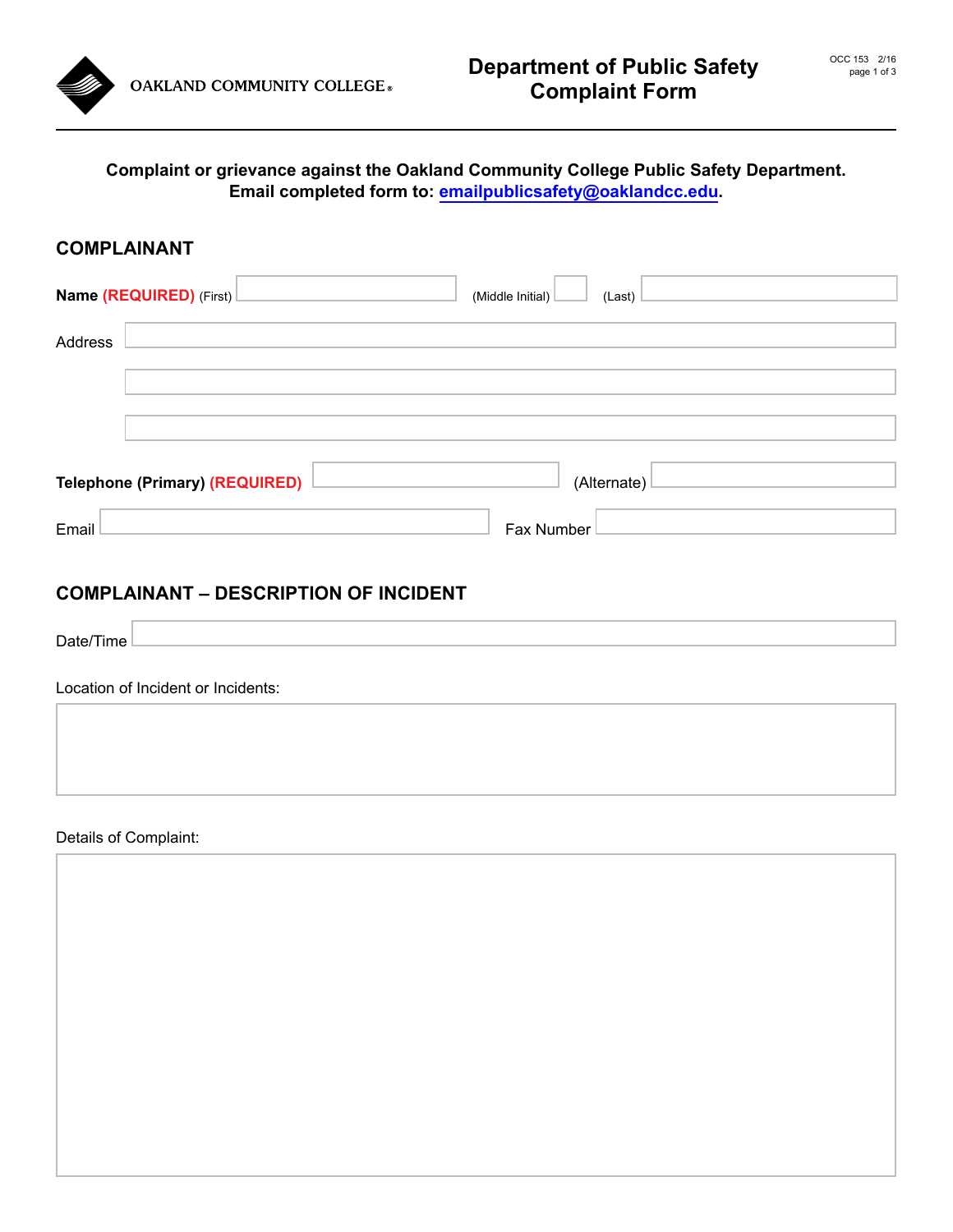Names of Public Safety Officer(s):

Physical Description, If Name of Public Safety Officer(s) Unknown:

Vehicle Description, If Applicable:

Badge Number or Numbers, If Known: